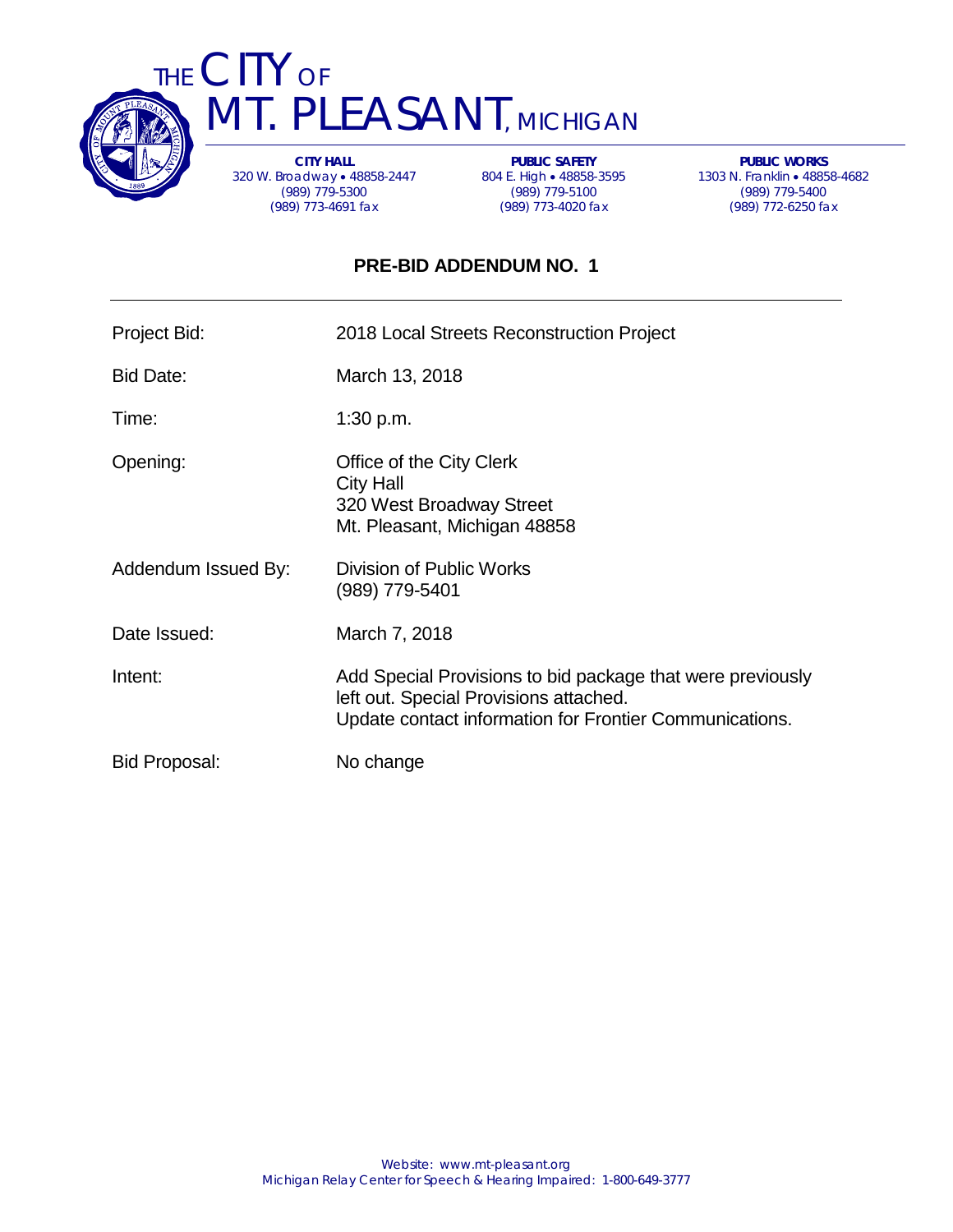## SPECIAL PROVISION FOR

## **TECHNICAL SPECIFICATIONS**

## **GENERAL REQUIREMENT**

The 2012 MDOT STANDARD SPECIFICATIONS FOR CONSTRUCTION shall govern all technical specifications of this contract. The following parts of the contract will prevail over all other parts in the following order:

- A. Special Provisions
- B. Supplemental Specifications
- C. Project Plans and Drawings
- D. City of Mt. Pleasant Standard Special Provisions
- E. MDOT Standard Plans
- F. MDOT Standard Specifications
- G. City of Mt. Pleasant Standard Construction Specifications

The Contractor shall not take advantage of any apparent error or omission in the contract documents. If any uncertainty, inconsistency, omission, or conflict is discovered in the contract documents, the Engineer will decide as to the true intent.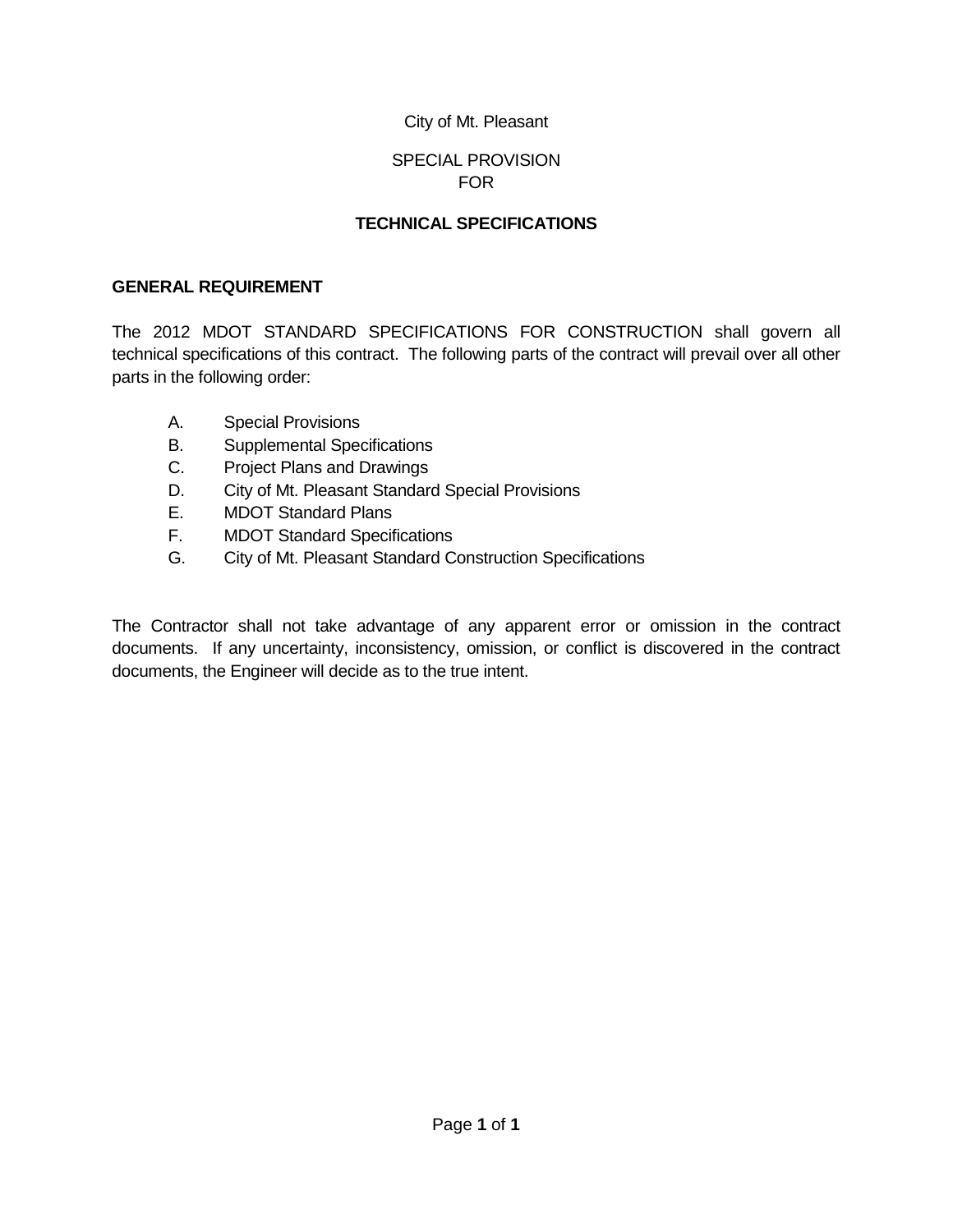#### SPECIAL PROVISION FOR

#### **UTILITY COORDINATION**

The contractor shall cooperate and coordinate construction activities with the owners of utilities as stated in Section 104.08 of the 2012 MDOT Standard Specifications for Construction. In addition, for the protection of underground utilities, the contractor shall follow the requirements in Section 107.12 of the 2012 MDOT Standard Specifications for Construction. Contractor delay claims, resulting from a utility, will be determined based upon Section 109.05E of the 2012 MDOT Standard Specifications for Construction.

#### **A) General**

For protection of underground utilities, the Contractor shall call the Miss Dig system at (800) 482-7171 a minimum of three (3) working days prior to excavating. Members will thus be routinely notified. This does not relieve the Contractor of the responsibility of notifying utility owners who may not be a part of the Miss Dig alert system.

#### **B) Coordination with Utilities**

During the course of the construction, the Contractor will encounter both overhead and underground utilities. The contact information of the utility company representatives are as follows:

Consumers Energy - Electric Matt Duncan 1325 Wright Avenue Alma, MI 48801 (989) 466-4271

DTE Energy/MichCon – Gas Larry Bourke 609 Bjornson Big Rapids, MI 49307 (231) 592-3244

Frontier – Telephone Doug Hovey 345 Pine Street Alma, MI 48801 (989) 463-5497

Charter Communication – Cable TV Jeff Price 915 E. Broomfield Rd. Mt. Pleasant, MI 48858 (989) 621-4931

City of Mt. Pleasant – Water, Sanitary & Storm Sewer Jason Moore 1303 N. Franklin Ave. Mt. Pleasant, MI 48858 (989) 779-5405 or (989) 779-5401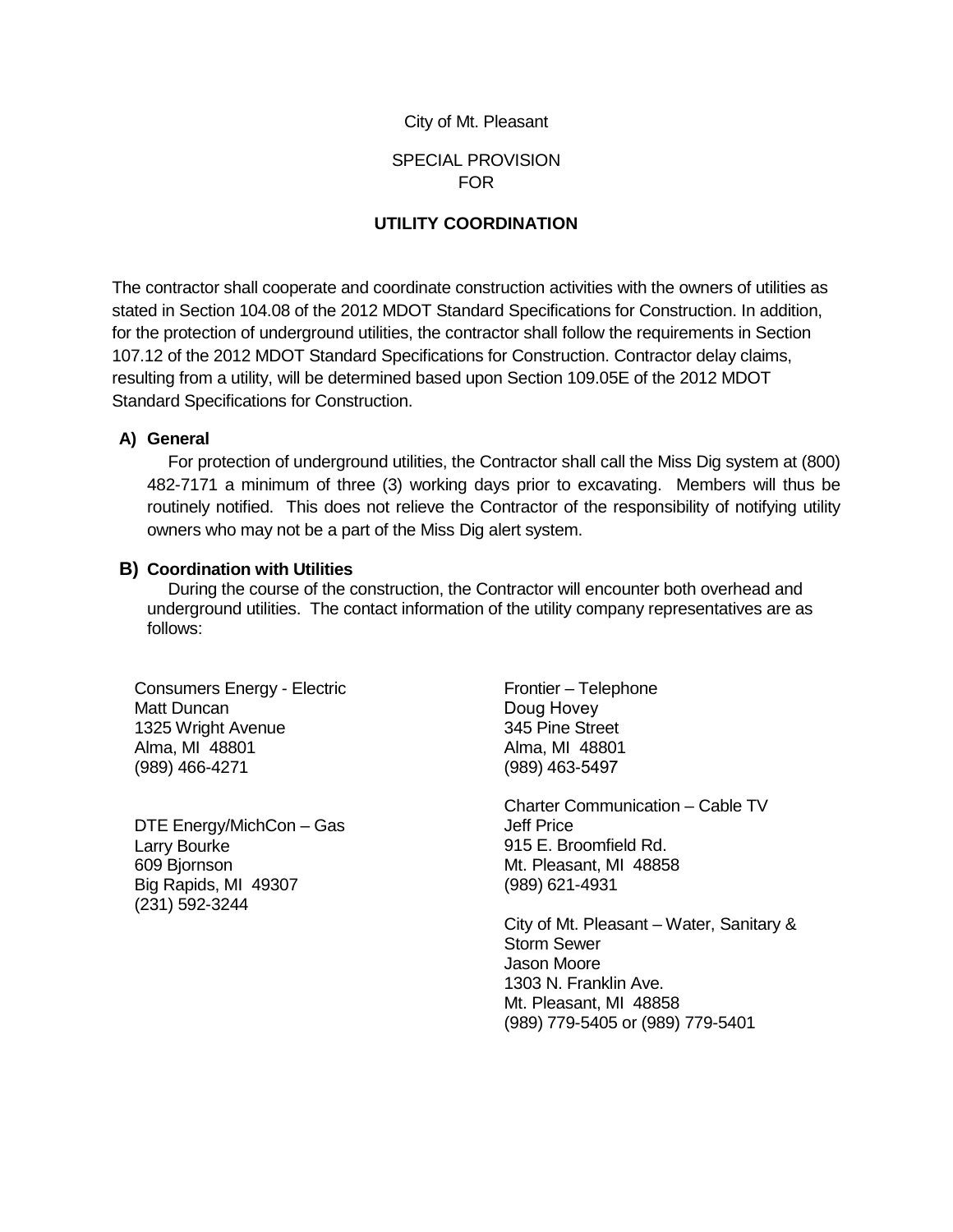The Contractor's attention is directed to existing underground gas mains, which are located adjacent to or near the work. The Contractor shall use extreme care when working in these areas, and shall notify DTE Energy/MichCon Gas Company at least three (3) working days in advance before beginning any excavation in these areas.

CMU requires notification of new utility installations for the purpose of GPS/GIS locating.

# **C) Relocation**

If Utility relocation work is anticipated for this project, contact the appropriate utility company immediately to coordinate relocations. This will minimize delays to the Contractor's operations due to utility work.

Owners of public or private utilities will not be required to relocate utilities in order to facilitate the operations of construction equipment, unless it is determined by the Engineer that such poles or structures constitute a hazard to the public or are extremely dangerous to the Contractor's operations.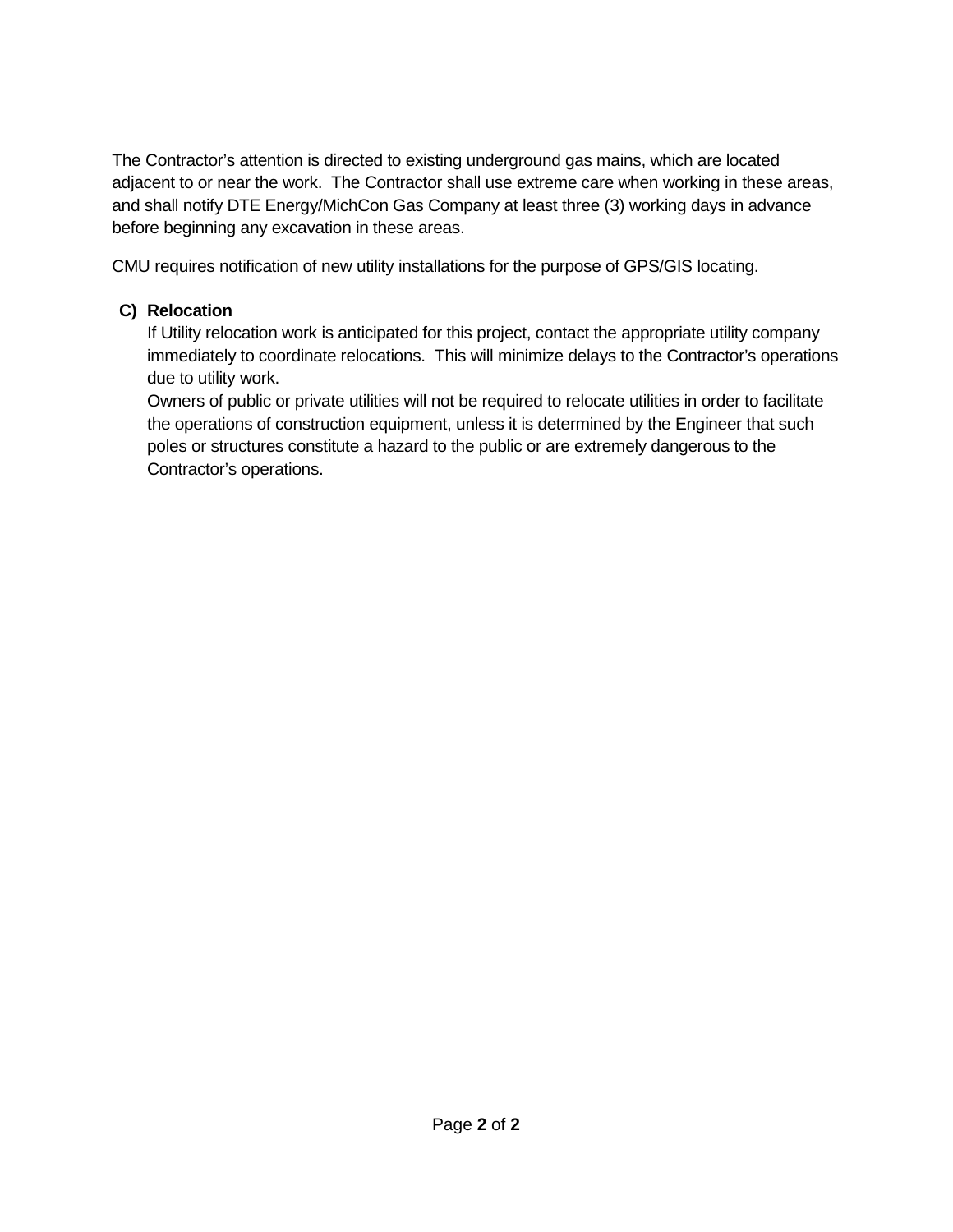## SPECIAL PROVISION FOR

#### **PRECONSTRUCTION AUDIO VIDEO RECORDING**

#### **A) Description**

The work covered under this special provision consists of furnishing all labor, materials and equipment to provide High Definition color video recording along the entire length of the project to serve as a record of "original" conditions.

#### **B) Equipment**

All audio-video taping equipment shall be supplied and operated by a professional firm actively engaged in pre-construction audio-video recording.

#### **C) Inspection**

**1)** Requirements

Prior to commencing any other work, a continuous color audio-video recording shall be made of the project.

**i)** Coverage Area

Shall include all above ground features located within the zone of construction influence. Of particular concern are any existing faults, fractures, defects or other imperfections exhibited by any above ground features.

**2)** Qualifications

The audio-video and photography shall be performed by a professional, qualified, established audio-video recording firm knowledgeable in construction practices which have a minimum of one year of experience in the implementation of established inspection procedures.

**3)** Acceptance of Recording

The City reserves the right to reject the audio-video recording because of poor quality, unintelligible audio, or uncontrolled pan or zoom. Any recording rejected by the City shall be re-recorded at no cost to the City. Under no circumstances shall construction begin until the City has received and accepted the audio-video recording.

**4)** Equipment

When conventional wheeled vehicles are used for recording, the distance from the camera lens to the ground shall not be less than twelve (12) feet to insure proper perspective. In some instances, audio-video coverage will be required in areas not accessible on conventional wheeled vehicles. Such coverage shall be obtained by walking or special conveyance approved by the Engineer.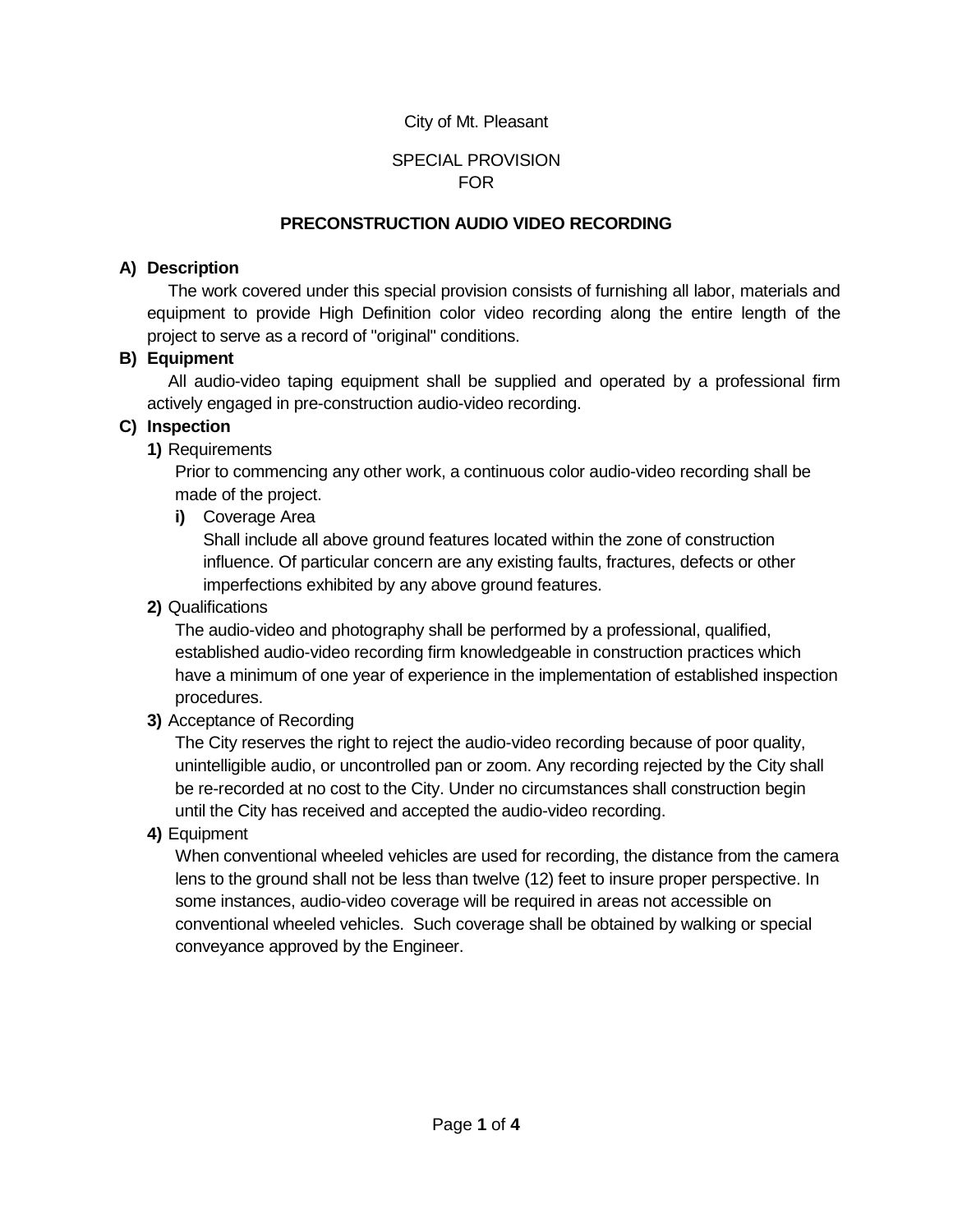**i)** Audio-Video Recording Media

The audio-video recording provided shall be a color cassette utilizing the VHS format and shall be compatible with the City's tape player or in a DVD format.

**ii)** Camera(s)

A color video camera shall be used that shall have High Definition recording capability. The camera shall be a professional quality camera acceptable to the Engineer.

# **5)** Execution

**i)** Audio

Each tape shall begin with the current date, project name, project number and municipality, and be followed by the general location; i.e. name of the street or location of "cross country" line, viewing side and direction of progress.

**ii)** Video

To preclude the possibility of tampering or editing in any manner, all video recordings shall, by electronic means, display continuously and simultaneously generated transparent digital information to include the date and time of recording, as well as the corresponding engineering stationing numbers. The date information will contain the month, day and year. For example, 3/16/01, and shall be placed directly below the time information. The time information shall consist of hours, minutes, and seconds, separated by colons. For example, 11:25:14. This transparent information shall appear on the extreme upper left-hand third of the screen.

**(1)**Engineering Station Numbers

Station numbers shall be continuous, accurate, correspond to the project stationing and include the standard engineering symbols (for example, 16+50). This information shall appear in the lower half of the viewing screen.

**(2)**Additional Information

Below the engineering stationing, periodic transparent alphanumeric information, consisting of the name of the project, name of the area covered, direction of travel, viewing side, etc., shall appear.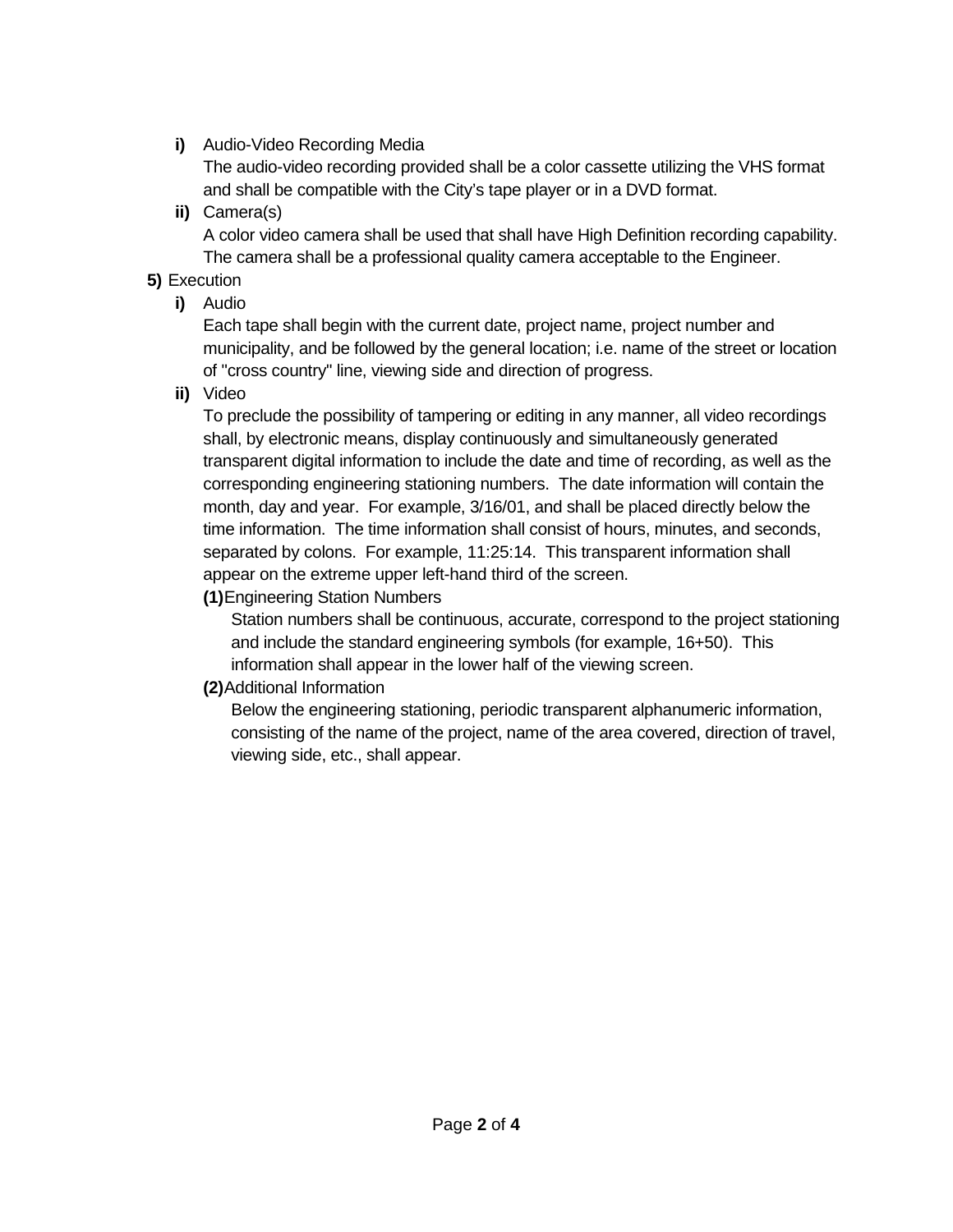## **iii)** Audio-Video Tracks

The audio-video recording shall consist of one (1) video and two (2) audio tracks, all of which shall be recorded simultaneously. All tracks shall consist of original, live recordings and, thus, shall not be copies of other audio or video recordings. Audio track 1 shall contain the narrative commentary of the camera operator, recorded simultaneously with his fixed elevation video record of the zone of influence of construction. Audio Track 2 shall contain the narrative commentary and evaluations of the ground level remote technician whose function shall be to provide a complete circumspection of any features not adequately visible to the camera operator and to describe in detail the extent of any damage encountered. In order to maintain viewer orientation, transition from fixed camera overview to remote camera picture shall be by means of an electronic dissolve.

**iv)** Lighting Requirements

All taping shall be done during times of good visibility. Auxiliary lighting may be required to fill in shadow areas and/or when recording inside a building. The lighting shall be sufficient to illuminate all details in the area. Lighting shall be required upon the request of the Engineer.

**v)** Recording Coverage

Recording coverage shall include all surface features located within the zone of influence of construction specified on the plans and supported by appropriate audio description. Audio description shall be made simultaneously with video coverage. **(1)**Coverage

Video coverage shall include, but not be limited to, all existing driveways, sidewalks, curbs, ditches, streets (including condition of paving for full width), landscaping, trees, culverts, catch basins, manholes, headwalls, retaining walls, fences, visible utilities, and all buildings located within the zone of influence. Of particular concern are any existing faults, fractures, defects, or other imperfections exhibited by the above-mentioned surface features.

# **(2)**Houses and Buildings

Structures shall be identified visually by house or building number, when possible, in such a manner that the progress of the tape and the proposed construction may be located by reference to the houses and buildings.

**(3)**General

Taping shall not be done during periods of visible precipitation or when more than 10% of the ground area is covered with snow, leaves, floodwaters or debris, unless otherwise authorized by the Engineer.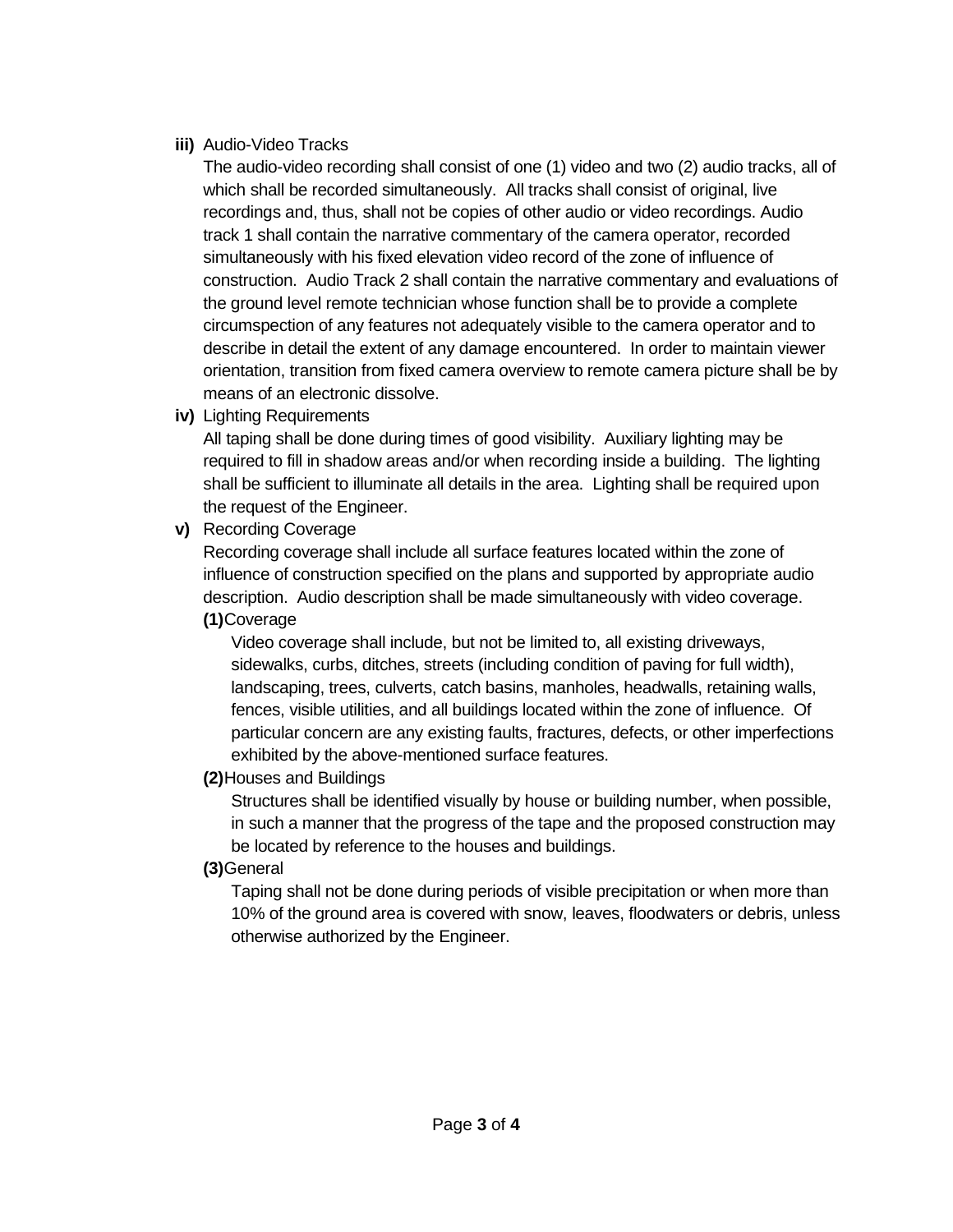## **(4)**Rate of Speed

The rate of speed in the general direction of travel of conveyance used during taping shall not exceed 48 feet per minute. Panning rates and zoom-in, zoom-out rates shall be controlled sufficiently such that the rates will produce clarity of the object viewed during playback of the tapes.

(5)Coverage Area

The Engineer shall have the authority to designate areas that may be omitted or added for audio-video coverage.

## (6)Identification

(a) Tape Cassettes and Tape Cases

Cassettes and cases shall be properly identified by tape number, location and project name and municipality in a manner acceptable to the Engineer.

(b) Records

A record of the contents of each tape shall be supplied by a sheet identifying each segment of the tape by location; i.e. roll number, street or road viewing, tape counter number, viewing side, point starting from, traveling direction and ending destination point.

## **D) Measurement and Payment**

The complete work as measured for Preconstruction Audio Video Taping will be paid for at the contract unit price for the following contract pay item and includes all material, equipment, and labor to complete the item.

| <b>Contract Item (Pay Item)</b> | <b>Pay Unit</b> |          |
|---------------------------------|-----------------|----------|
|                                 |                 | Lump Sum |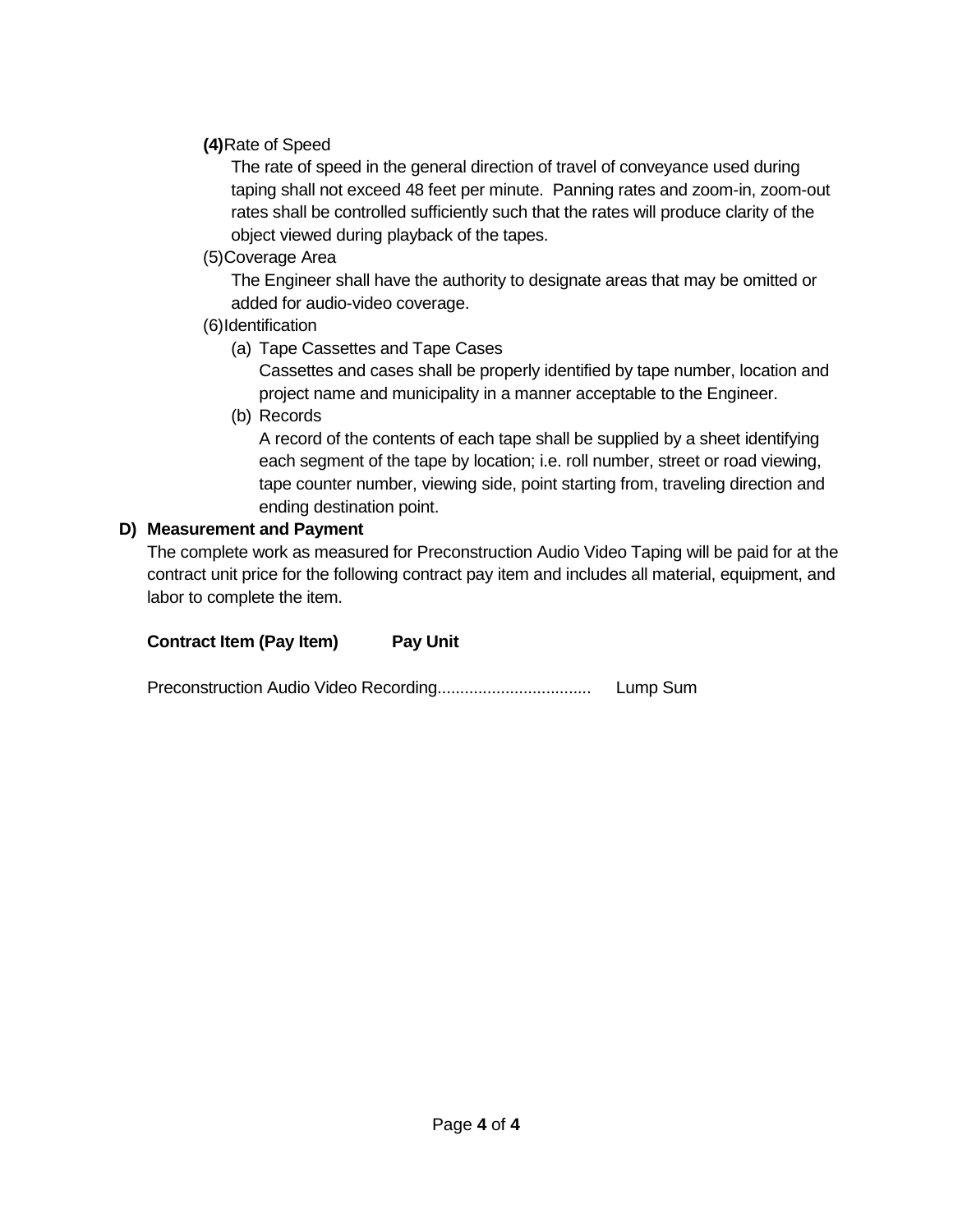#### SPECIAL PROVISION FOR

#### **MAINTAINING TRAFFIC**

#### **A) Description**

Traffic shall be maintained throughout the project according to sections 104.11 and 812 of the Michigan Department of Transportation 2012 Standard Specifications and as specified herein. The Contractor shall for the safety and protection of through and local traffic, furnish, erect, and maintain traffic control devices as shown on the plans and as directed by the Engineer. The Contractor shall remove the traffic control devices in a prompt, safe, and orderly manner upon completion of the work or when directed by the Engineer.

The Contractor shall maintain access to business and residential driveways at all times as described herein.

The Contractor shall notify the Engineer a minimum of 72 business hours prior to the implementation of any detours, street closures, or lane closures.

Traffic control elements, traffic control devices, barricade lighting, barricade spacing, taper lengths, etc., shall conform to the requirements of the 2005 edition of the Michigan Manual of Uniform Traffic Control Devices as amended, unless otherwise specified herein. This includes advance warning signs, barricades and channeling devices at intersecting streets, on which traffic is to be maintained.

The Contractor is required to contact all local and state police, fire, emergency services that have jurisdiction within the construction influence area a minimum of five (5) calendar days prior to the implementation of any lane closure or detours.

Changes and/or adjustments to the maintaining traffic plans and standards may be applied as determined by the Engineer.

#### 1) Construction Influence Area (CIA)

The CIA shall include the right-of-way of the street where work is to take place from the beginning to the end of the construction signing and inclusive of all the construction signing on the intersecting streets & detours.

#### **B) Materials**

All traffic control devices and their usage shall conform to the 2005 edition of the Michigan Manual of Uniform Traffic Control Devices as amended, and as specified as herein. Construction signing shall be required as shown in the Maintaining Traffic plan sheets.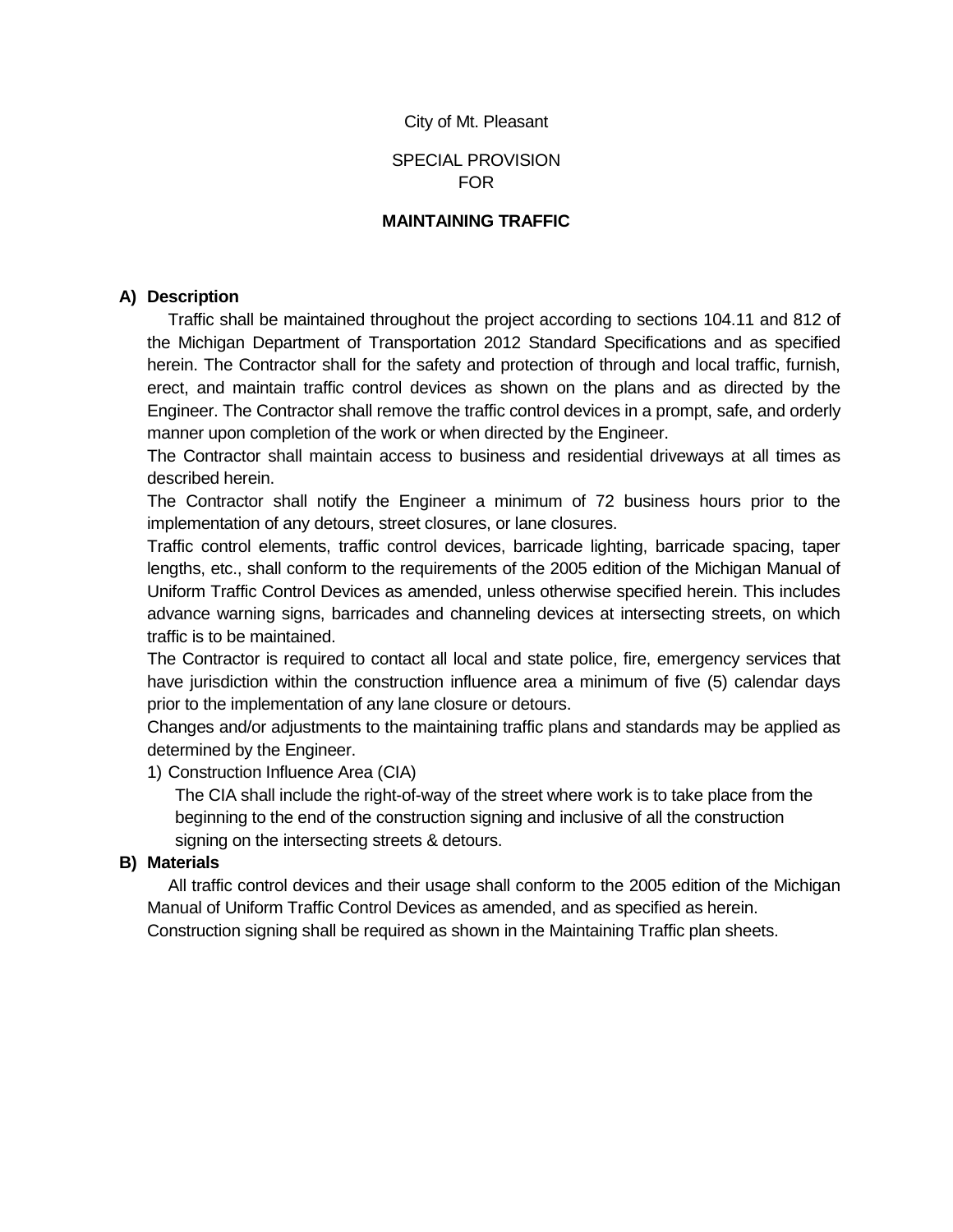Signs, barricades, and plastic drums shall be cleaned over the entire surface as required by the Engineer.

1) Temporary Signs

All signs must be approved by the Engineer prior to use.

All diamond-shaped warning signs shall be 48" x 48" mounted at a 7' minimum bottom height. Distances shown between construction warning, regulatory, and guide signs shown on the plans and typical are approximate and may require field adjustment, as directed by the Engineer.

All temporary signs shall be constructed with legends and symbols flush to the sign's face and not extending beyond the sign borders or edges. Temporary warning, regulatory, and guide signs not required for a particular work Operation shall be removed, completely covered, or laid down with the legs off, as directed by the Engineer.

## **C) Measurement and Payment**

This work will be measured and paid as specified in section 403 & 802 of the Standard Specifications using the following contract items (pay items).

## **Contract Item (Pay Item) Pay Unit**

Minor Traf Devices................................................................. Lump Sum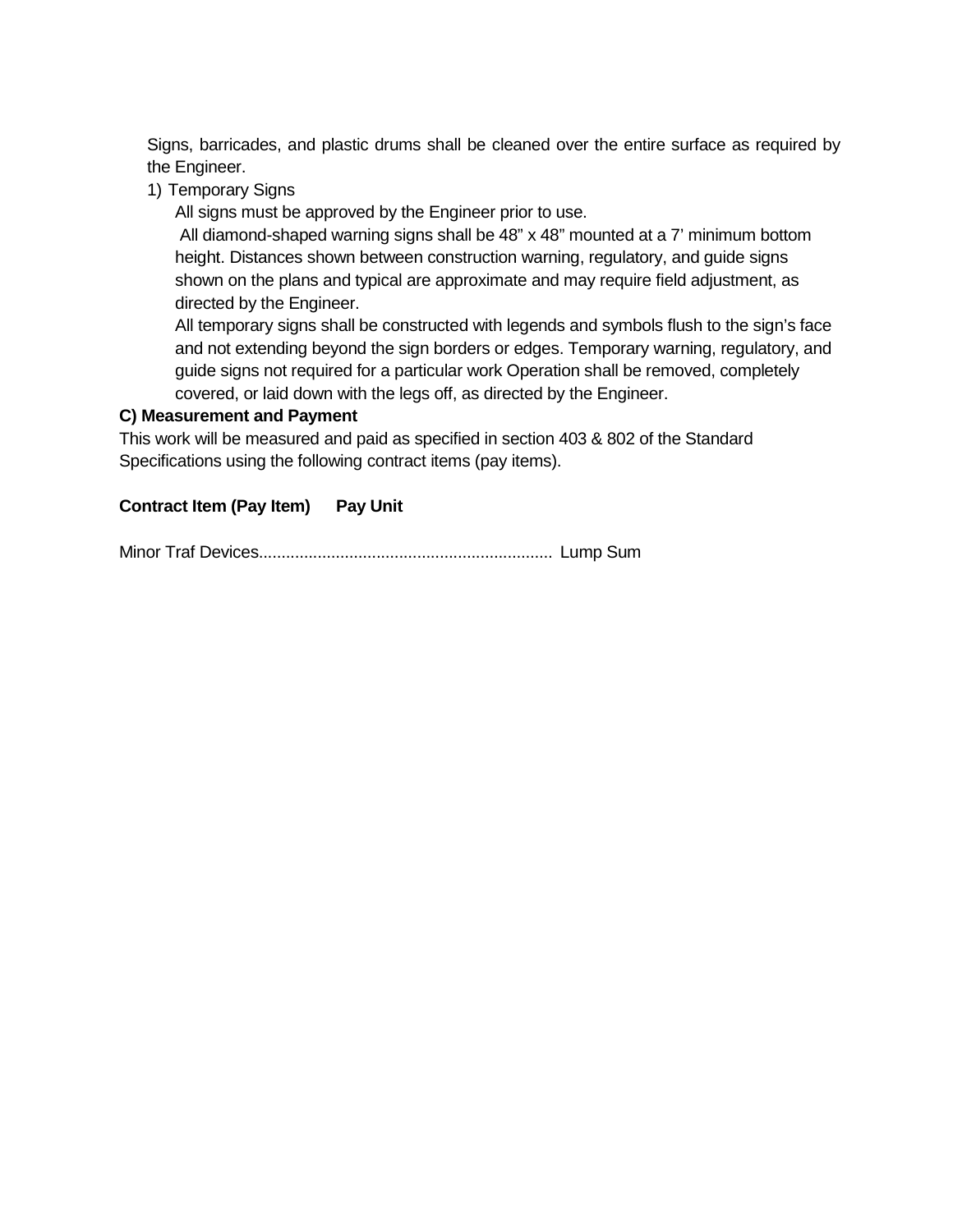## SPECIAL PROVISION FOR

#### **MACHINE GRADING, MODIFIED**

#### **A) Description**

This work shall consist of all excavation, including earth, necessary to shape the subgrade to the cross-sections shown on the plans for pavements, sidewalks, curbs, drive approaches, etc., within the right-of-way of the project. The work shall include proper disposal of excavated materials. This work shall also include all embankments necessary to shape areas behind curb and gutter, around all drives and sidewalks to grade to allow for placement of topsoil.

#### **B) Materials**

This work shall conform to the requirements of Section 205 of the Michigan Department of Transportation 2012 Standard Specifications for Construction of machine grading, earth excavation, embankment and density except as modified herein.

#### **C) Measurement and Payment**

Machine Grading, Modified will be measured by length in Stations along the street centerline and will be paid for at the contract unit price per Station, which price shall be payment in full for all labor, equipment and materials, including embankment, excavation and disposal of excavated material needed to accomplish this work, on both sides of the street and any adjacent side streets to the limits shown on the plans

Suitable excavated material as determined by the Engineer may be used as fill material behind proposed curb. Use of excavated material for fill material will be considered as included in the work of Machine Grading, Modified.

The completed work as measured for Machine Grading, Modified will be paid for at the contract unit price for the following contract item (pay item).

| <b>Contract Item (Pay Item)</b> | <b>Pay Unit</b> |
|---------------------------------|-----------------|
|                                 | Station         |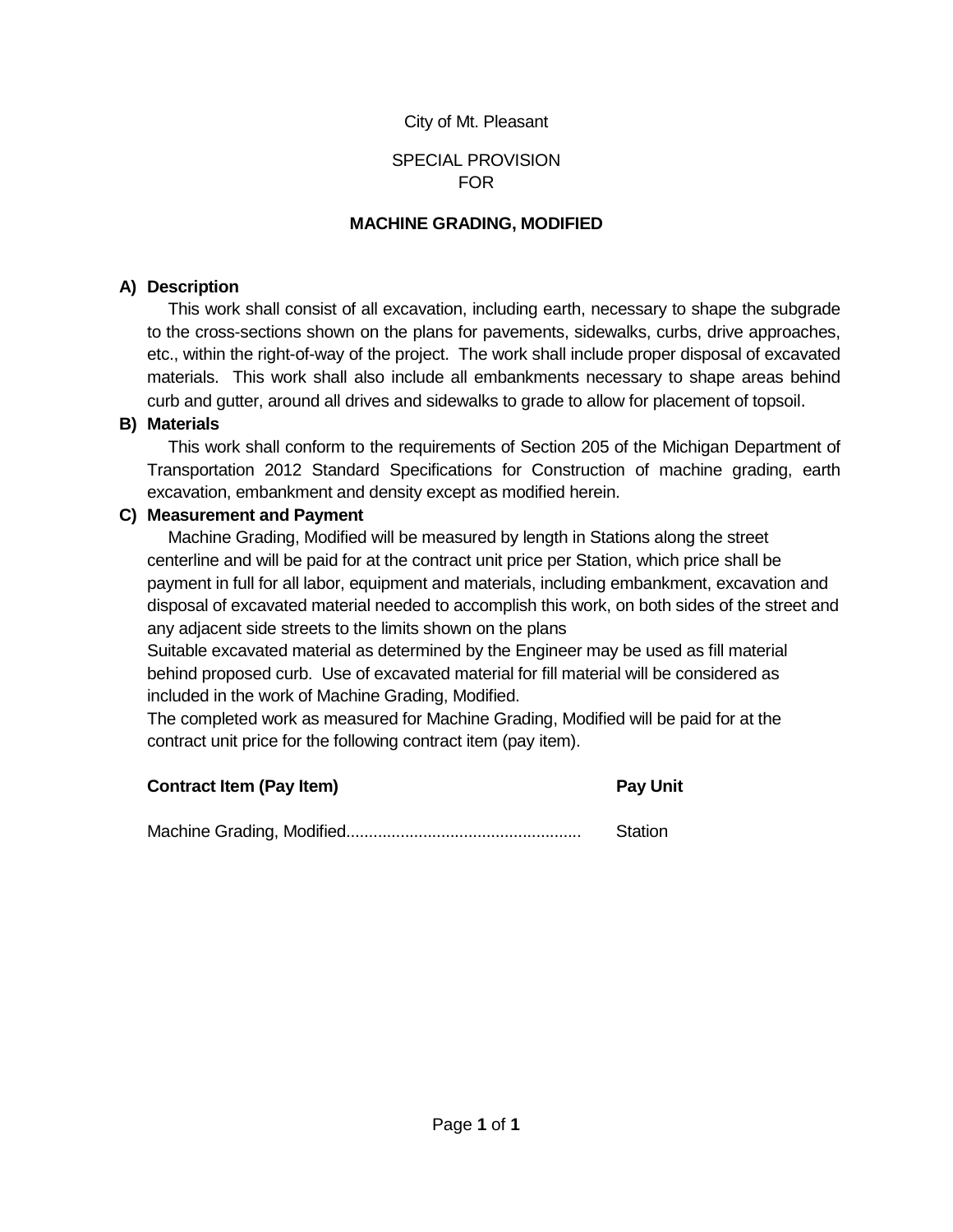## SPECIAL PROVISION FOR

# **CURB AND GUTTER, CONC, DET F4, MODIFIED**

## **A) Description**

Install Curb and Gutter, Conc, Det F4, Modified according to this Special Provision and as shown on the plans.

## **B) Materials**

The materials used for this work shall meet the requirements of Section 802.02 of the 2012 Standard Specifications for Construction.

## **C) Construction**

Construct Curb and Gutter, Conc, Det F4, Modified in accordance with the requirements of Section 802 of the 2012 Standard Specifications for Construction. The material placed directly under the Curb and Gutter, Conc, Det F4, Modified shall be 22A aggregate, and shall be included in the bid price for Curb and Gutter, Conc, Det F4, Modified, as detailed on the proposed cross-section plan sheet. Thickness of this material shall be approximately 1.5 inches for local streets and 2.25 inches for major streets.

## **D) Measurement and Payment**

The complete work as measured for Curb and Gutter, Conc, Det F4, Modified will be paid for at the contract unit price for the following contract pay items and includes all material, equipment, and labor to complete this item

| <b>Contract Item (Pay Item)</b> | <b>Pay Unit</b> |
|---------------------------------|-----------------|
|                                 | Foot            |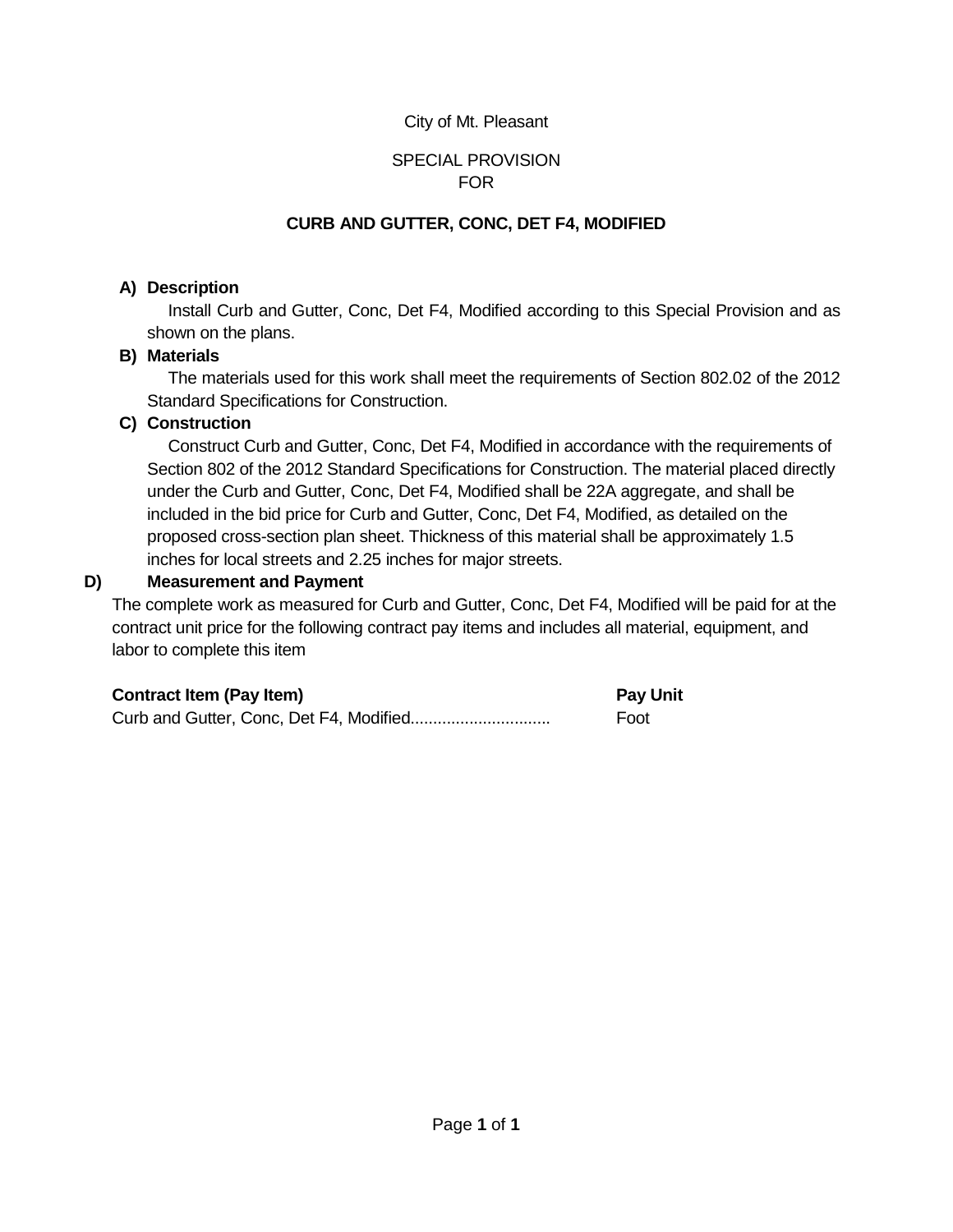## SPECIAL PROVISION FOR

# **DR STRUCTURE COVER, \_\_\_\_ , MODIFIED**

## **A) Description**

Dr Structure Cover, . . Modified, hereinafter referred to as Cover, shall consist of materials and work as described in Section 403 of the Michigan Department of Transportation 2012 Standard Specifications for Construction except as modified herein.

## **B) Materials**

Covers shall include geotextile fabric, frame, grate or cover and shall be of the type indicated on the plans.

1) Dr Structure Cover, CB, Modified

Catch basin cover types shall depend on their location on the plans.

- i) Catch basins covers located in Det M openings shall be model 5100Z with type M1 grate as manufactured by East Jordan Iron Works, or approved equal.
- ii) Unless otherwise indicated on the plans, catch basins covers located in the curb shall be model 7000 with type M2 grate as manufactured by East Jordan Iron Works, or approved equal.
- iii) Unless otherwise indicated on the plans, catch basins covers outside of the curb shall be model 1040 with type M1 grates as manufactured by East Jordan Iron Works, or approved equal.
- 2) Dr Structure Cover, STM, Modified
	- i) Storm drainage structure covers shall be model 1040 with type B cover as manufactured by East Jordan Iron Works, or approved equal.
- 3) Dr Structure Cover, SAN, Modified
	- i) Sanitary drainage structure covers shall be model 1040 with type A cover as manufactured by East Jordan Iron Works, or approved equal. The preferred cover shall be stamped with the City of Mt. Pleasant logo.

# **C) Construction**

Construct drainage structure covers according to the details on the plans and section 403 of the Standard Specifications. Drainage structure shall be wrapped with geotextile fabric as shown on the plans.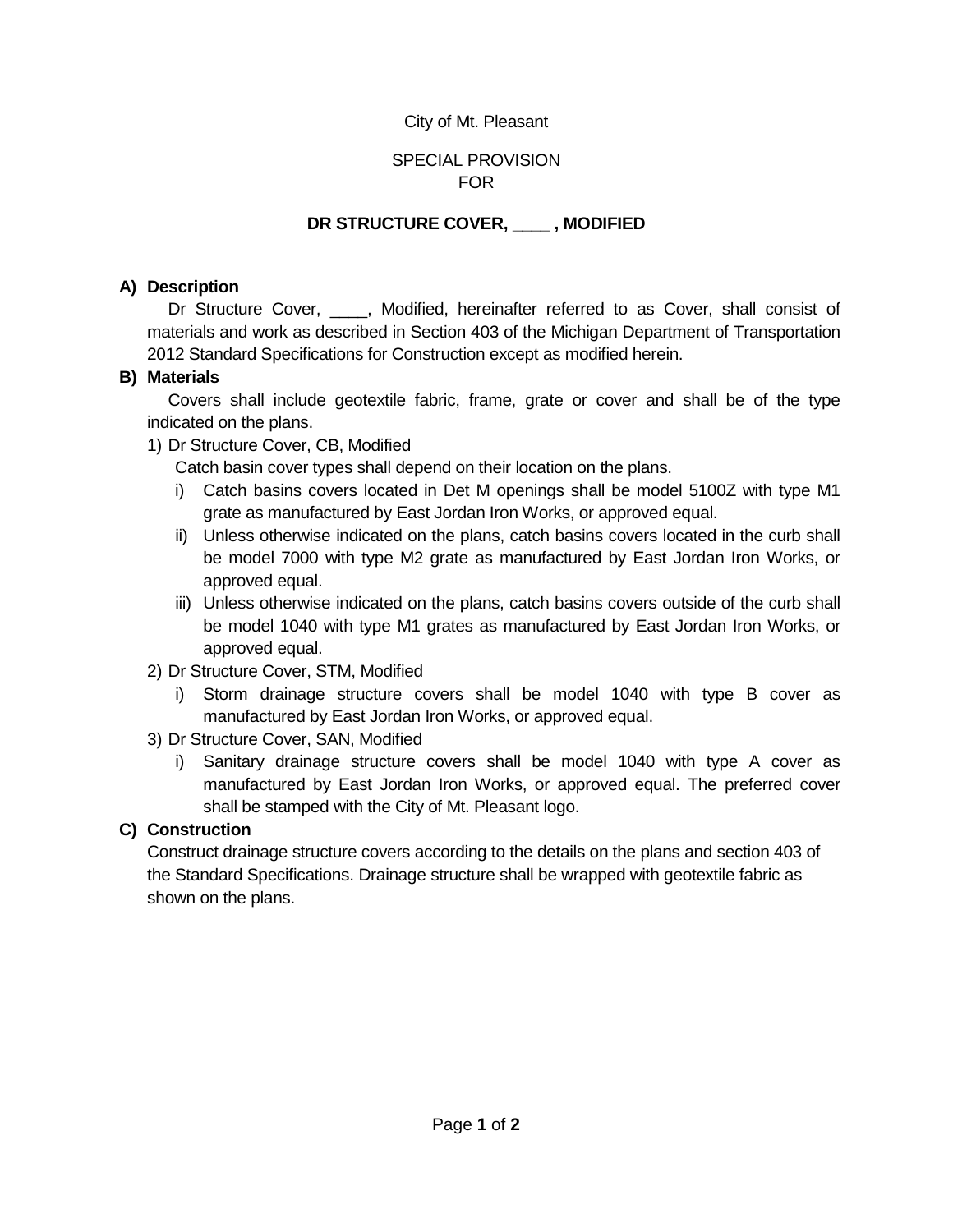## **A) Measurement and Payment**

This work will be measured and paid as specified in section 403 & 802 of the Standard Specifications using the following contract items (pay items).

# **Contract Item (Pay Item) Pay Unit**

| Each |
|------|
| Each |
| Each |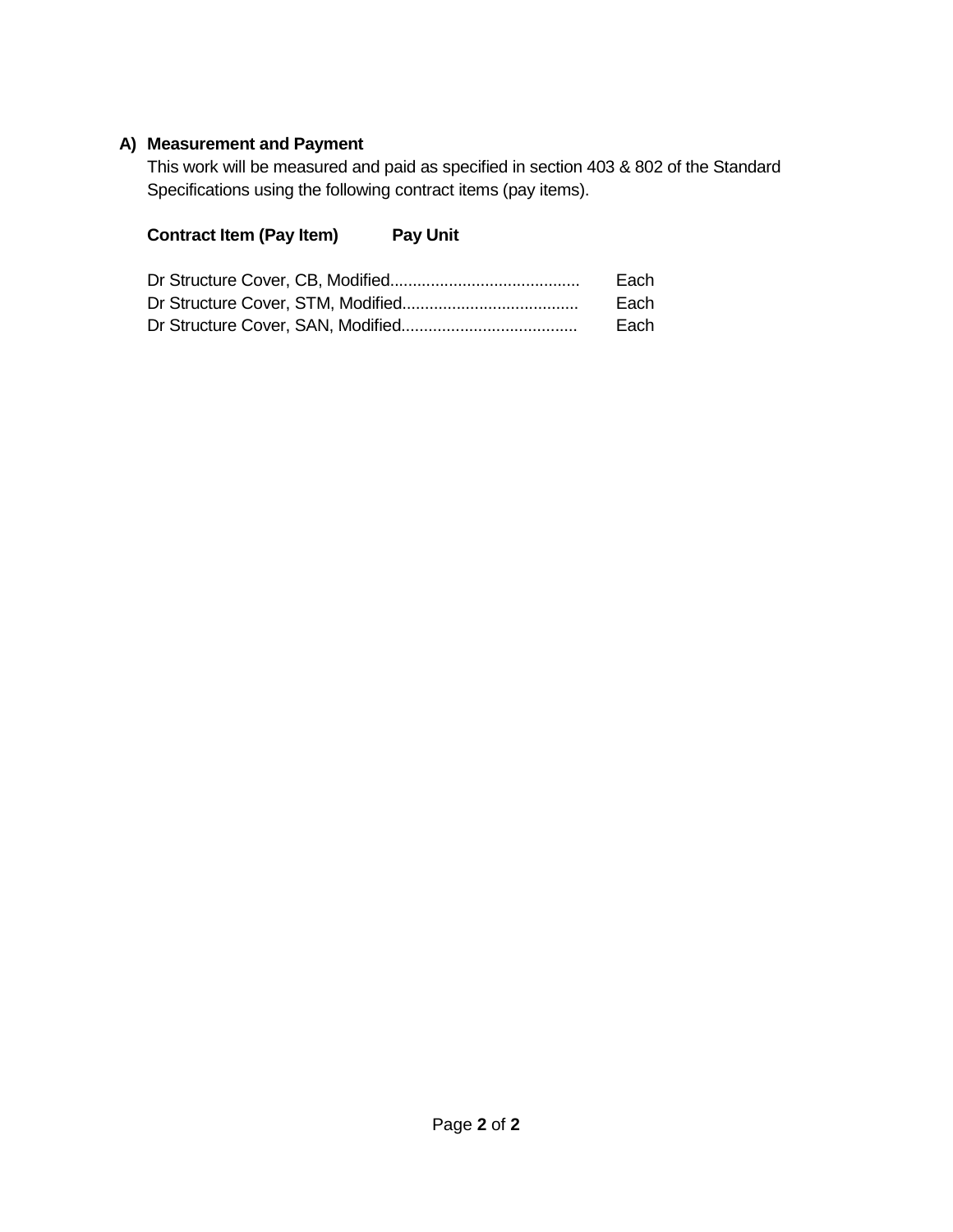### SPECIAL PROVISION FOR

#### **HMA APPLICATION ESTIMATE - LOCAL STREET**

#### **A) Description**

This work shall be done in accordance with the requirements of section 501 of the 2012 Standard Specifications for Construction and applicable supplemental specifications and special provisions, and as specified herein. The HMA Approach bid item shall include paving of HMA Driveways and cross streets. Cross streets shall be constructed in two passes at the same cross-section as the mainline pavement, follow the procedures outlined in MDOT 501.03F4

#### **B) Materials**

The HMA leveling course and HMA Approach shall be HMA, 13A. The HMA top course shall be HMA, 36A.

The leveling course shall have a yield of 175 pounds per square yard and the binder shall be PG 56-28

The top course shall have a yield of 125 pounds per square yard, an AWI of 260, minimum, and the binder shall be PG 58-28.

HMA Approach shall be 13A. Cross streets shall be constructed in two passes, have a yield of 300 pounds per square yard, and the binder shall be PG 58-28. Driveways shall be constructed in one pass, have a yield of 220 pounds per square yard, and the binder shall be PG 58-28.

The HMA Bond Coat material shall be per Section 501.03. The uniform rate of application shall be 0.05 - 0.15 gallons per square yard.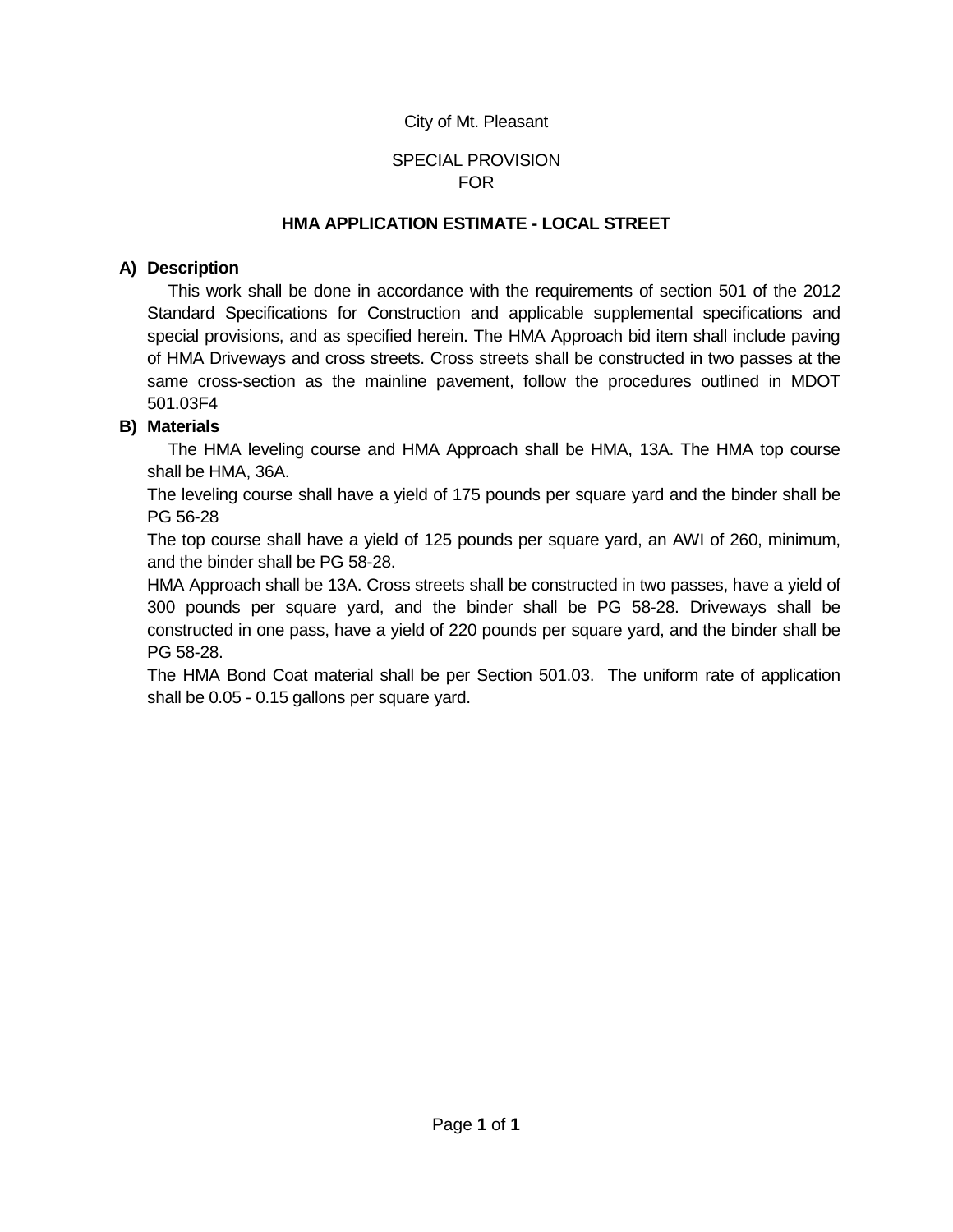# SPECIAL PROVISION FOR **DETECTABLE WARNING SURFACE, MODIFIED**

## **A) Description**

This work shall be done in accordance with the requirements of Standard Plan R-28 series and Section 803 of the 2012 Standard Specifications for Construction except that the detectable warning plate shall be an asphalt dipped Cast Iron warning plate.

#### **B) Materials**

The detectable warning plate shall be an asphalt dipped Cast Iron warning plate meeting the requirements of section 803 of the 2012 Standard Specifications for Construction.

## **C) Construction**

This work shall be done in accordance with the requirements of Standard Plan R-28 series and Section 803 of the 2012 Standard Specifications for Construction except that the detectable warning plate shall be an asphalt dipped Cast Iron warning plate.

## **D) Measurement and Payment**

The complete work as measured for Detectable Warning Surface, Modified will be paid for at the contract unit price for the following contract pay items and includes all material, equipment, and labor to complete this item.

**Contract Item (Pay Item) Pay Unit**

Detectable Warning Surface, Modified.................................. Foot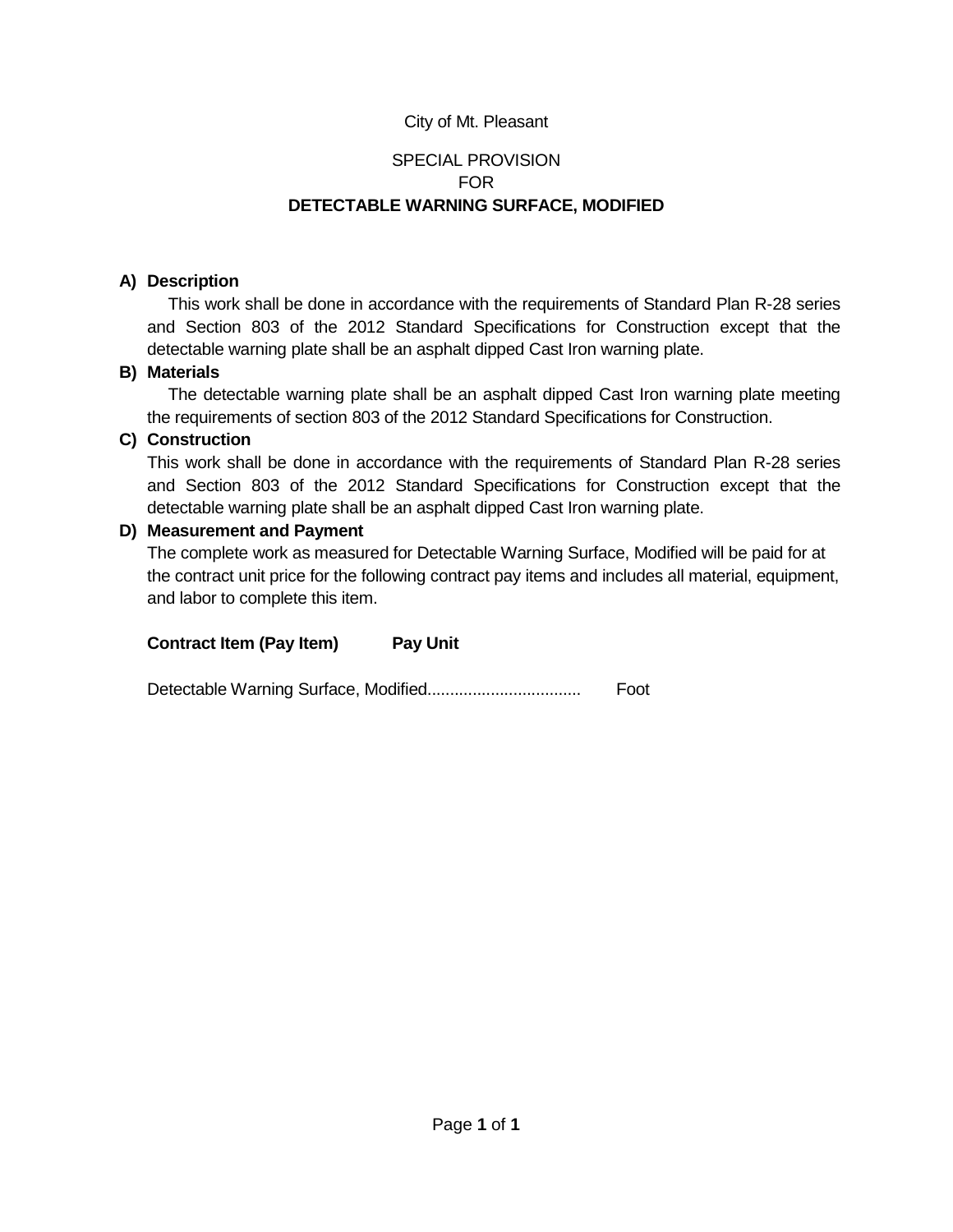## SPECIAL PROVISION FOR **LINES, LEVELS, AND SURVEYS**

Staking is by the Contractor. The contractor shall carefully preserve all benchmarks, reference points, grade stakes, and other necessary control points and be held responsible for all errors that may result from their loss or disturbances.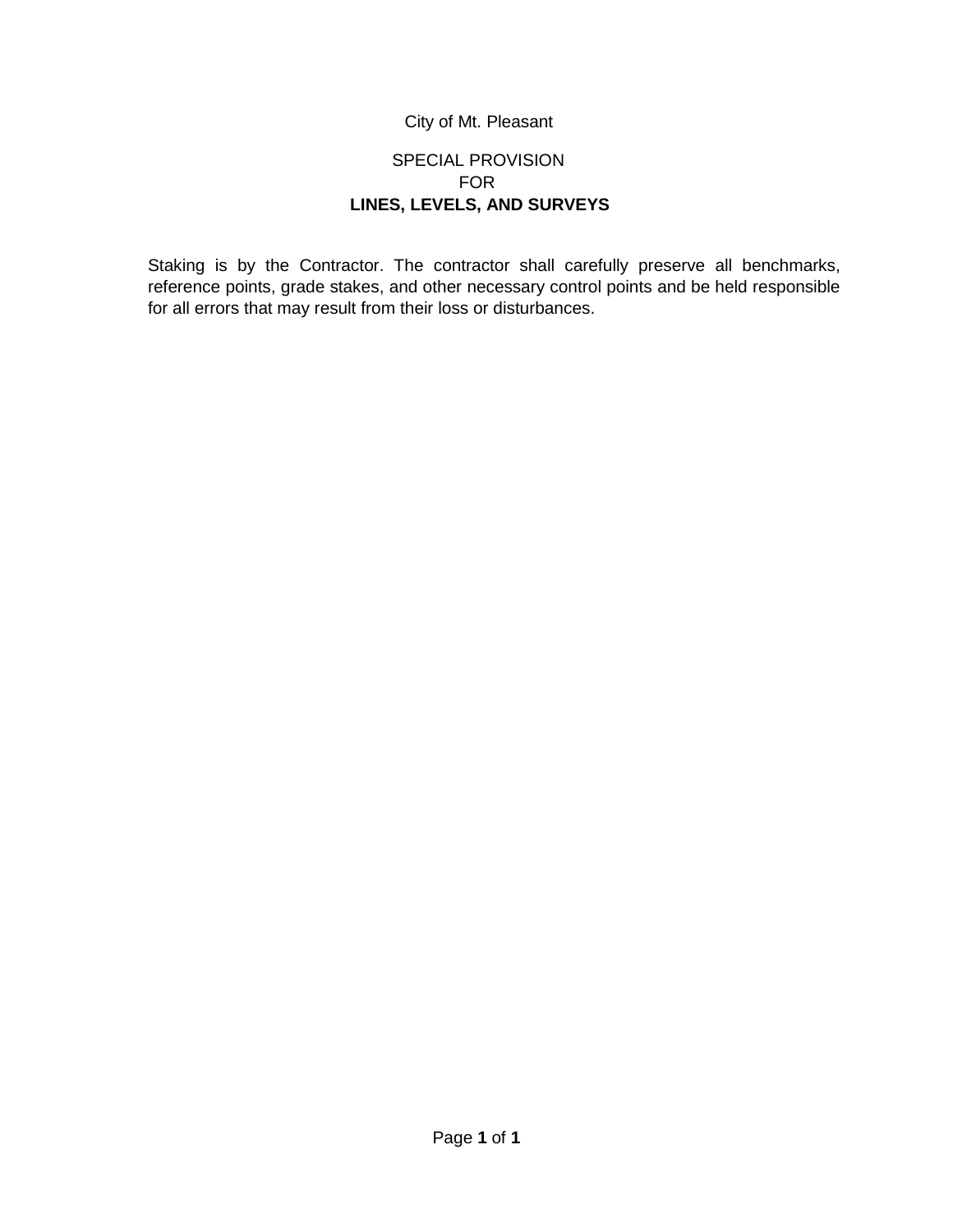# SPECIAL PROVISION FOR **RESTORATION, MODIFIED**

#### **A) Description**

This work shall include all labor, materials and equipment to clean up and restore public and private ground to a condition equal to or better than that which existed prior to construction. This includes removal and legal disposal of all construction debris, litter, and materials.

#### **B) Materials**

1) Topsoil

Black dirt or natural surface soil, high in organic material, free from stones, brush, debris, objectionable weeds, or other litter, and approved by the City Engineer prior to spreading. The engineer may perform a soil test prior to approval. Peat material is not acceptable.

2) Fertilizer

Fertilizer shall be commercial seed starting 20-10-10 grade supplied in the manufacturer's packaging with composition clearly marked. Bulk fertilizer may be used when certified delivery slips are furnished by the Contractor, meeting section 816 of the 2012 MDOT specifications.

3) Seed

Seed material and application shall meet section 816 of the 2012 MDOT specifications, using TUF seed mixture.

4) Mulch and Adhesive

Mulch and adhesives shall meet section 816 of the 2012 MDOT specifications, for wood fiber mulch. Paper mulch or straw are not acceptable.

#### **C) Construction**

- **1)** Preparation of Seed Bed
	- **i)** Grading

Grades on areas to be seeded shall be maintained in a true and even condition. Where the grades are not defined, they shall be established by the Contractor to blend with existing adjacent grades without irregularities and shall provide for proper drainage.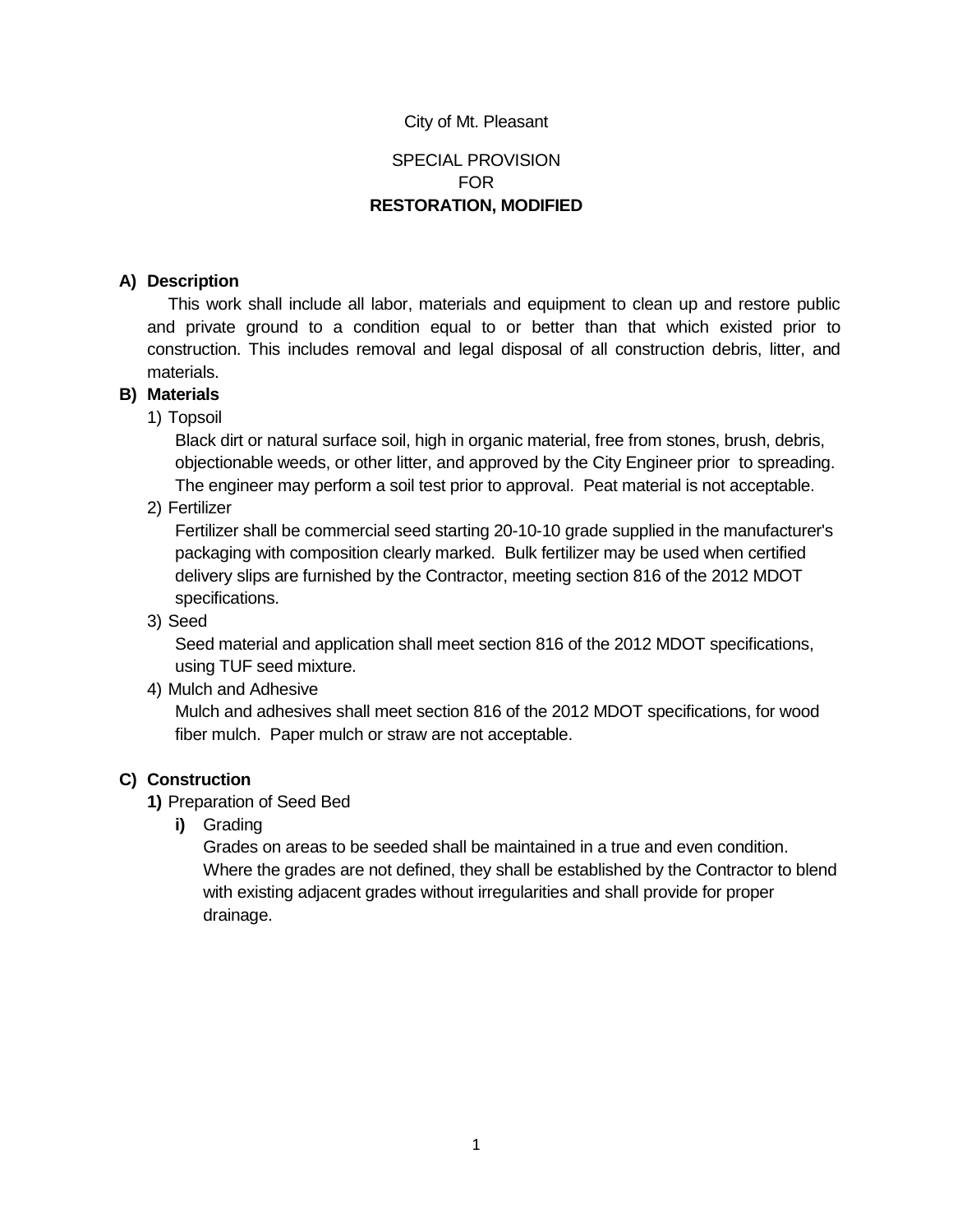#### **ii)** Placing Topsoil

Topsoil shall be evenly spread by blade graders, or other approved methods, to a minimum depth of four inches (4"). Any irregularities in the surface resulting from topsoiling or other operations shall be corrected in order to prevent the formation of depressions where water will stand. Topsoil shall not be placed until the subgrade has been smoothly graded and compacted, and the engineer or inspector approves the subgrade in writing.

**iii)** Application of Fertilizer

Fertilizer shall meet the requirements of section 812 of the 2012 MDOT specifications for Class A fertilizer.

**iv)** Cleanup

After completion of the above operations, the surface shall be cleared of stones, roots, brush, wire, grade stakes, and other objects that might be a hindrance to maintenance operations.

## **2)** Seeding

TUF seed mixture meeting requirements of section 816 of the 2012 MDOT specifications shall be used on all lawn areas and adjacent backslopes. No seeding shall be done until the Engineer has inspected the seed container and has given written approval of the topsoil. Seeding for erosion control measures shall be cereal rye seed.

#### **3)** Mulching

**i)** Straw and Hay Mulch

As part of the seeding and fertilizing operations, wood fiber mulch shall be spread over the surface as required in section 816 of the 2012 MDOT specifications. Paper mulch is not acceptable.

**ii)** Mulch Adhesive

Mulch shall be held in place by a spray coating of mulch adhesive. The Contractor shall protect all traffic, signs, structures, and other objects from being marked or disfigured by the adhesive material. Fire hydrants shall be covered prior to the placement of all sprayed materials. Adhesive material shall be applied uniformly at a rate of 400 gallons per acre, sprayed simultaneously with the mulch, or a surface application of adhesive sprayed immediately following mulching.

**4)** Establishment of Seeded Areas

The Contractor shall be responsible for the proper care of the seeded area during the period when the grass is becoming established, and shall be responsible for a total grass cover. The acceptance of the work will not be given until grass cover is established.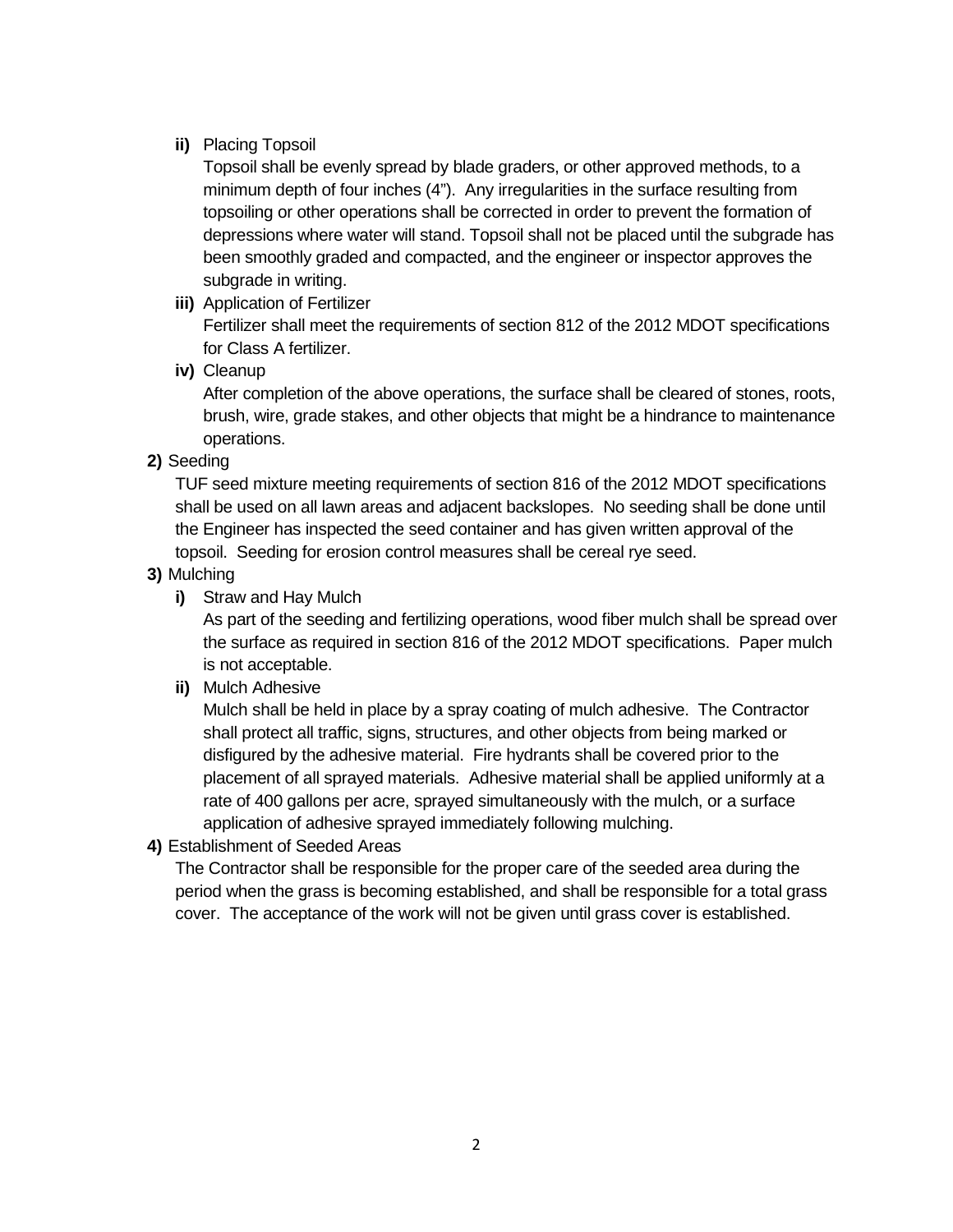**i)** Watering

Seeded areas shall be watered whenever excessive drying is evident during the period set for establishment of the seeded area. The Contractor shall be responsible for the proper care of the seeded areas and for the establishment of a uniform stand of grass until final acceptance of the entire work covered by the Contract.

The City has established a program to encourage residents to water the newly seeded areas, to help establish the lawn. Residents will be given a credit on their water bill for watering the newly seeded areas.

**ii)** Weeds

After the grass has become established, if it appears to have more than ten percent (10%) weeds, the Contractor shall spray with an approved herbicide (weed killer).

#### **D) Measurement and Payment**

Restoration, Modified shall be paid for by the station as measured along the project centerline and will include all work necessary to restore both sides of the street. The price paid shall be payment in full for all Restoration, Modified work.

| <b>Contract Item (Pay Item)</b> | <b>Pay Unit</b> |  |
|---------------------------------|-----------------|--|
|                                 | Station         |  |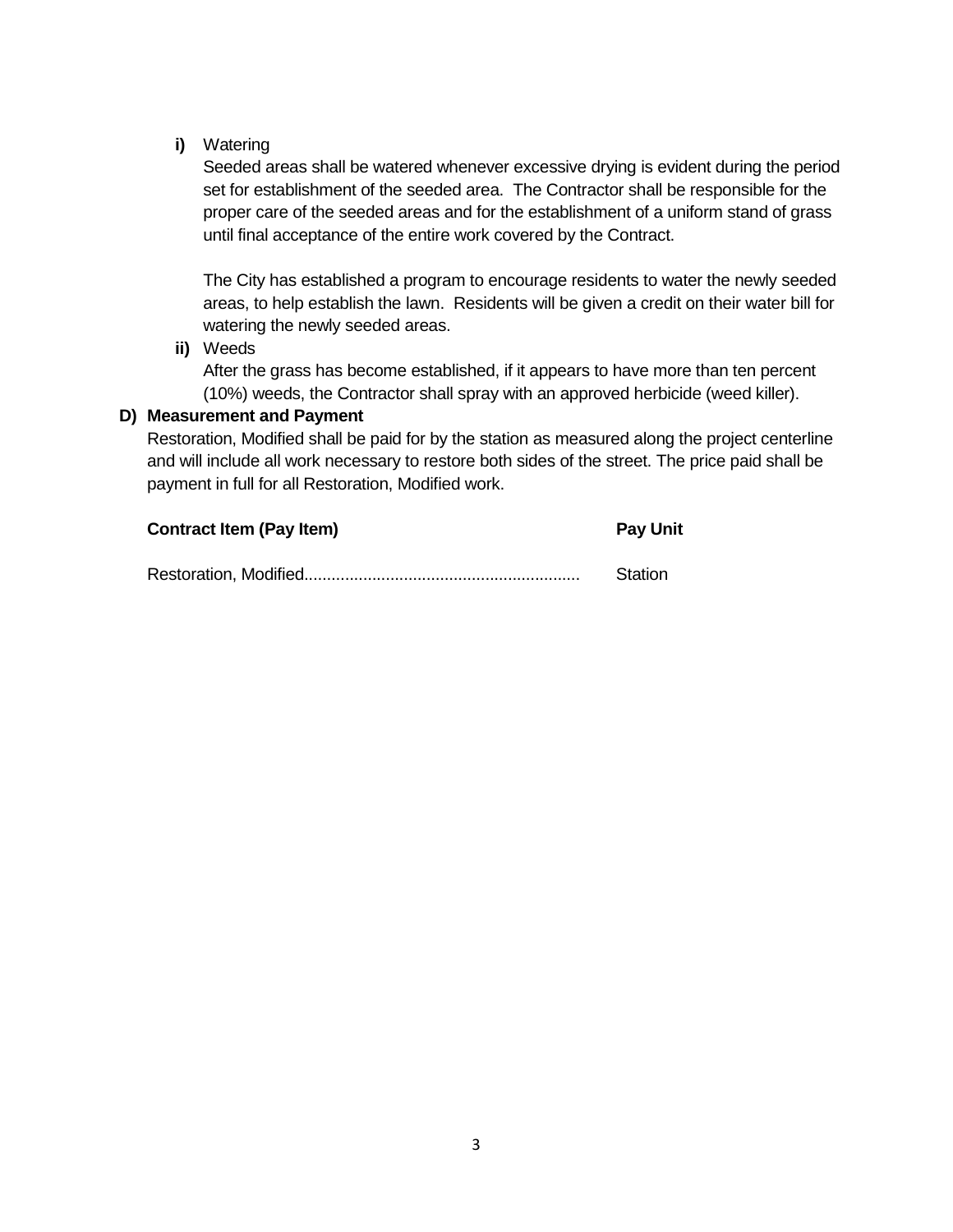N

NORTH

- 
- 
- 
- 
- 
- 
- 
- 
- 

**MAYOR<br>ALLISON QUAST-LENTS<br>VICE MAYOR** 

**VICE MAYOR<br>NICHOLAS MADAJ VICE MAYOR<br>NICHOLAS MADA<br>COMMISSIONERS KICE MAYOR<br>NICHOLAS MAD<br>COMMISSIONER<br>KATHLEEN LING** 

**NICHOLAS MA<br>COMMISSION<br>KATHLEEN LII<br>LORI GILLIS<br>TONY KULICK KATHLEEN LING<br>LORI GILLIS<br>TONY KULICK<br>KRISTIN LaLONDE COMMISSIONERS<br>KATHLEEN LING<br>LORI GILLIS<br>TONY KULICK<br>KRISTIN LaLOND<br>WILLIAM JOSEPH COM GILLIS<br>TONY KULICK<br>KRISTIN LaLONI<br>WILLIAM JOSEP!<br>CITY MANAGER** KRISTIN LaLON<br>WILLIAM JOSEF<br>CITY MANAGEF<br>NANCY RIDLEY

**CITY MANAGER<br>
NANCY RIDLEY<br>
DIRECTOR OF PUBLIC WORKS** 





ASHLAND

DS WAY<br>
HAMEL<br>
HAMEL<br>
HAMEL<br>
HAMEL<br>
HAMEL<br>
HAMEL<br>
HAMEL<br>
HAMEL



| THE FOLLOWING UTILITIES ARE LOCATED IN OR NEAR THE RIGHT-OF-WAY OF |  |
|--------------------------------------------------------------------|--|
| THIS PROJECT.                                                      |  |
|                                                                    |  |

|                          | <b>OWNER</b>                                                                     | <b>CONTACT</b>                                                        |
|--------------------------|----------------------------------------------------------------------------------|-----------------------------------------------------------------------|
| GAS                      | <b>DTE/MICHCON</b><br><b>609 BJORNSON</b><br>BIG RAPIDS, MI 49307                | <b>LARRY BOURKE</b><br>(231) 349-2364 (CELL)<br>(231) 592-3244 (DESK) |
| <b>ELECTRIC</b>          | <b>CONSUMERS ENERGY</b><br><b>1325 WRIGHT AVENUE</b><br><b>ALMA, MI 48801</b>    | <b>MATT DUNCAN</b><br>$(989)$ 466-4271                                |
| <b>TELEPHONE</b>         | <b>FRONTIER COMMUNICATION</b><br><b>345 PINE STREET</b><br><b>ALMA, MI 48801</b> | <b>DOUG HOVEY</b><br>(989) 463-5497                                   |
| <b>CABLE</b>             | <b>CHARTER COMMUNICATION</b><br>915 E. BROOMFIELD RD.<br>MT. PLEASANT, MI 48858  | <b>JEFF PRICE</b><br>$(989)$ 621-4931                                 |
| <b>SEWER &amp; WATER</b> | <b>CITY OF MT. PLEASANT</b><br>1303 N. FRANKLIN ST.<br>MT. PLEASANT, MI 48858    | <b>JASON MOORE</b><br>(989) 779-5405                                  |
| <b>CMU CONTACT</b>       | <b>CMU PLANT ENGINEERING</b><br><b>AND PLANNING</b><br>MT. PLEASANT, MI 48858    | <b>DAN METHNER</b><br>(989) 774-6404                                  |

**JOHN ZANG**